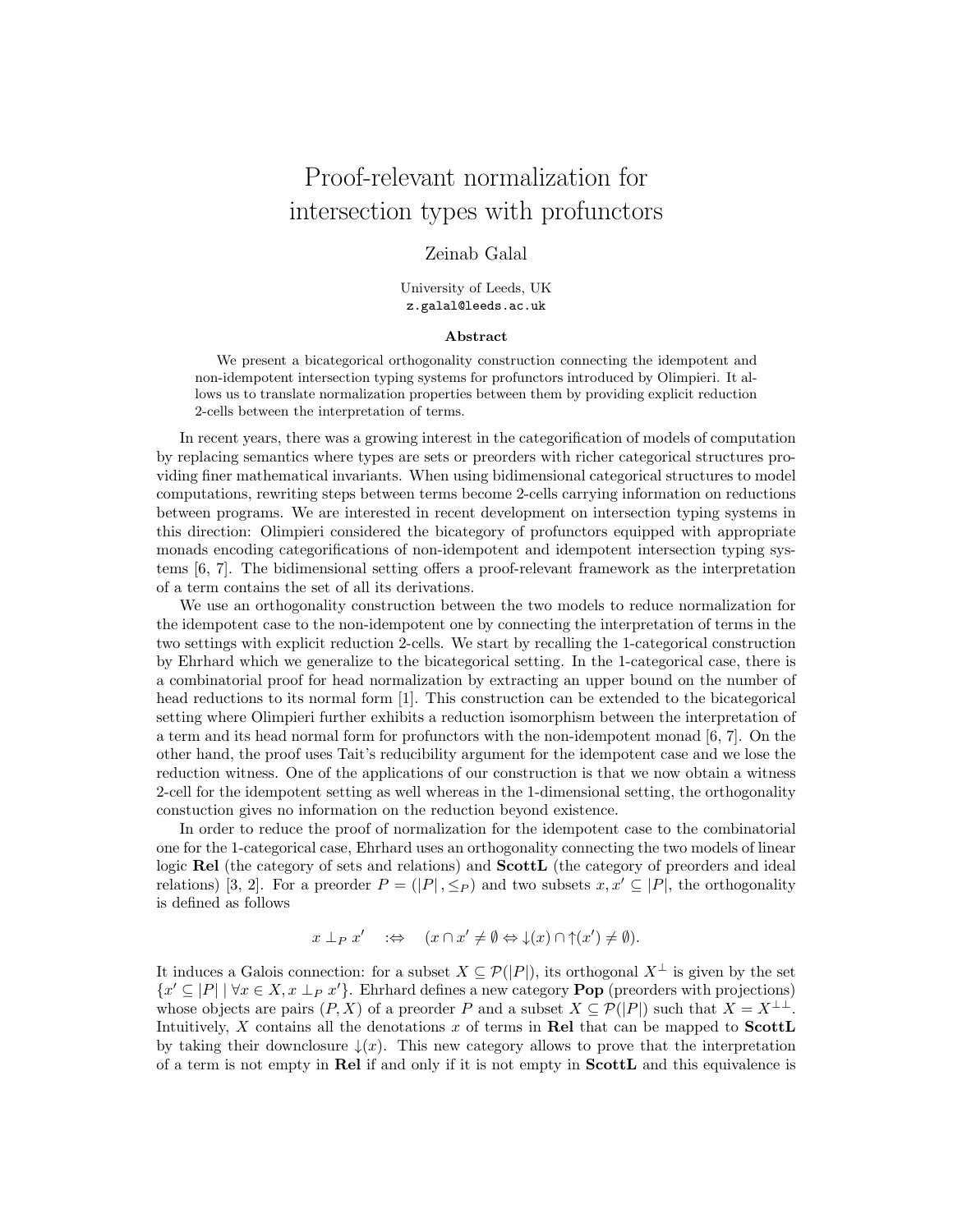crucially used to translate the combinatorial normalization theorem from the non-idempotent intersection typing system to the idempotent one [\[2\]](#page-2-4).

In the categorified setting, we replace sets by groupoids and preorders by categories so that the operation mapping a preorder to its underlying set  $P \mapsto |P|$  now corresponds to taking the core of category (for a small category  $\mathbb{A}$ , its *core*, denoted by  $\mathbf{c}\mathbb{A}$ , is the maximal subgroupoid of A). Relations  $R \subseteq A \times B$  (or equivalently functions  $A \times B \to \{0,1\}$ ) become profunctors  $P: \mathbb{A} \to \mathbb{B}$  (or equivalently functors  $\mathbb{A} \times \mathbb{B}^{\text{op}} \to \text{Set}$ ). To represent intersection types, we use finite sequences instead of finite multisets with the free symmetric strict monoidal completion S**A** and the free coproduct completion C**A** for a category **A**.

**Definition 0.1.** For a small category  $A$ , define  $C A$  to be the category whose objects are finite sequences  $\langle a_1, \ldots, a_n \rangle$  of objects of A and a morphism between two sequences  $\langle a_1, \ldots, a_n \rangle$  and  $\langle b_1, \ldots, b_m \rangle$  consists of a pair  $(\sigma, (f_i)_{i\in n})$  of a function  $\sigma : \underline{n} \to \underline{m}$  and a family of morphisms  $f_i: a_i \to b_{\sigma(i)}$  in A for  $i \in \underline{n}$ . The category SA has the same objects but morphisms  $(\sigma, (f_i)_{i \in \underline{n}})$ are restricted to the ones where  $\sigma$  is a bijection.

In S**A** there are no morphisms between sequences of different lengths which encodes nonidempotency whereas  $\mathcal{C}$ A allows for duplication and erasure and is used for the idempotent case. In our setting, we consider two bicategories  $\text{Prof}_{\mathcal{S}}$  and  $\text{Prof}_{\mathcal{C}}$  representing the categorifica-tions of Rel and ScottL respectively [\[4,](#page-2-5) [5\]](#page-2-6). The objects of  $\text{ProfG}_{\mathcal{S}}$  are small groupoids, the morphisms are profunctors of the form  $S\mathbb{A} \to \mathbb{B}$  and the 2-cells are natural transformations between them whereas the objects of  $\text{Prof}_\mathcal{C}$  are small categories, the morphisms are profunctors of the form  $CA \rightarrow \mathbb{B}$  and the 2-cells are natural transformations. Olimpieri studied the idempotent and non-idempotent intersection typing systems associated to the bicategories  $\text{Prof}_\mathcal{C}$  and **ProfG**<sub>S</sub> respectively [\[6,](#page-2-0) [7\]](#page-2-1).

Similarly to the 1-categorical case, we connect the interpretation of terms in these two bicategories using an orthogonality construction. For a category  $\mathbb{A}$  and profunctors  $X : \mathbf{1} \to \mathbf{c} \mathbb{A}$ ,  $X':$  **c**  $A \rightarrow 1$ , the orthogonality carries a 2-cell retraction  $r : X' \downarrow_A X \Rightarrow X'X$  which intuitively provides a witness connecting the idempotent setting and the non-idempotent setting. The Galois connection in the 1-categorical case now becomes a contravariant adjunction between slice categories and the objects of the new bicategory that we consider are the fixpoints of this adjunction (corresponding to closure under double-orthogonality). We show that we obtain a cartesian closed bicategory and solve fixpoint equations which allows us to obtain explicit retraction 2-cells connecting the interpretations in the idempotent and non-idempotent cases as desired. Since our construction provides us with explicit reduction 2-cells for the idempotent setting, we aim to study execution time by translating existing results in the non-idempotent case [\[1\]](#page-2-2).

Another advantage of this construction already highlighted by Ehrhard in the 1-categorical setting is its modularity. We can encode various calculi (PCF, standard  $\lambda$ -calculus, bang calculus, call-by-value  $\lambda$ -calculus, etc.) by considering solutions of different fixed point equations. For example, Ehrhard considers a call-by-value calculus by solving the equation  $D = I D \sim I D$ whereas Olimpieri considers retractions  $D \triangleleft B \rightarrow D$ . If we want to prove normalization for the induced idempotent intersection typing systems, we need to use reducibility candidates for each of the fixpoint equations we consider. The orthogonality construction provides a more modular framework as we know that the result holds for any fixpoint equation obtained using linear logic connectives. In the proof-relevant bicategorical setting, we further automatically have the reduction 2-cell connecting the idempotent and non-idempotent interpretations for all fixpoint equations. Our end goal is also to develop a theory of orthogonality for bidimensional structures enabling us to control interactions between terms and environments and also to restrict the allowed reductions between terms.